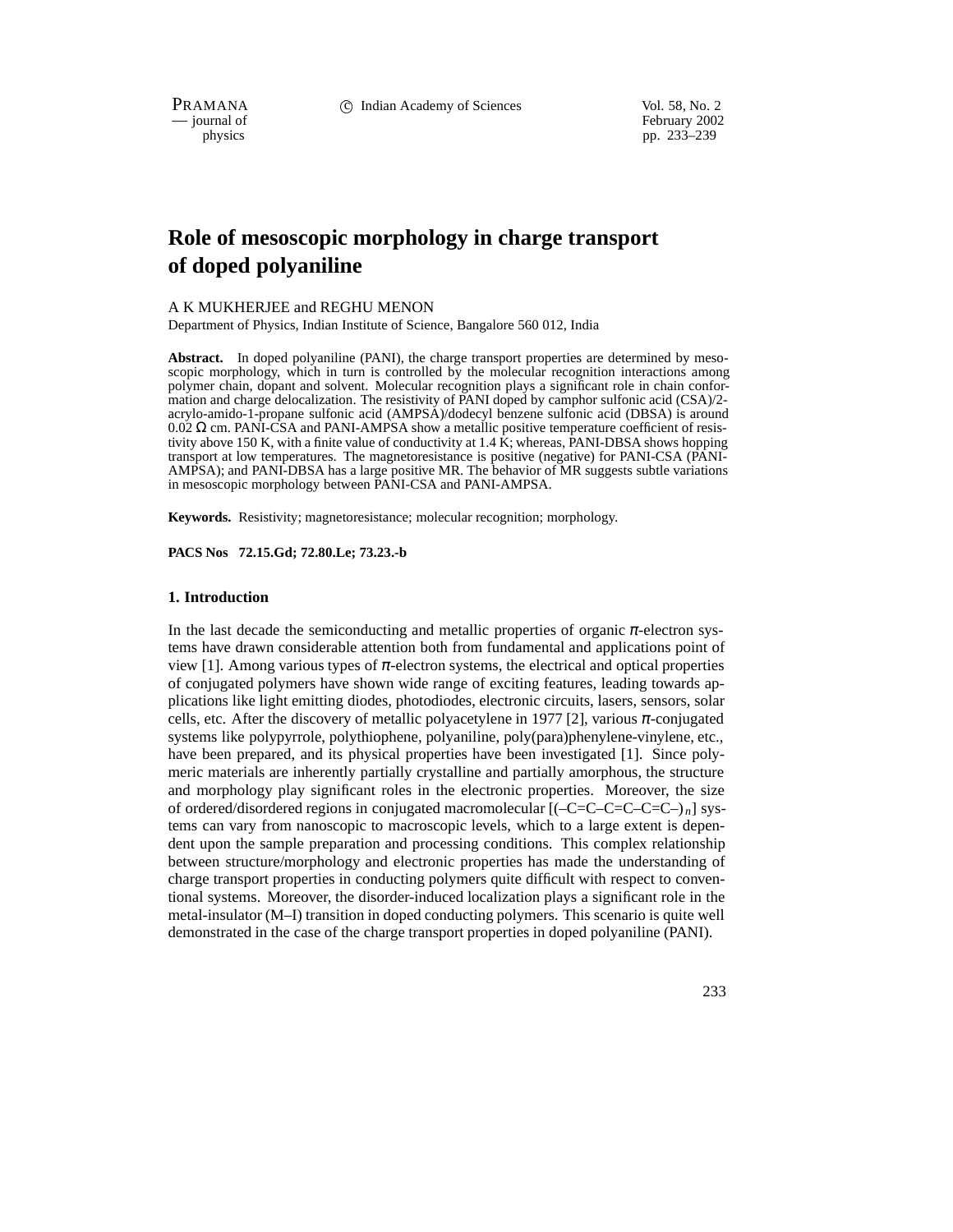

**Figure 1.** Chemical structures of polyaniline and dopants.

The physical properties of PANI have been investigated in the last decade [3]. PANI is a semi-rigid intractable polymer that can be easily obtained by chemical polymerization of aniline. The insulating form of PANI is called emeraldine base, as shown in figure 1a; and upon doping by protonation with acids  $(H^+A^-)$ , it is possible to obtain the conductive form of PANI called emeraldine salt, as in figure 1b.

PANI is a semiconductor with a band gap around 2.6 eV, and its band structure is shown in figure 2. The mid-gap polaronic states make it rather different from conventional inorganic semiconductors. Upon doping, the mid-gap level broadens and merges with conduction/valance bands, and this induces the transition from insulator to metal [4,5].

Undoped PANI is sparingly soluble in solvents like *N*-methyl pyrrolidone, and in the doped state the charged chains become quite stiff. As a result it is rather insoluble in common solvents [6]. However, Cao *et al* [7] made PANI soluble by using a dopant having a surfactant counterion, and this route provided a conductive solution of PANI. This surfactant counterion induced processibility of PANI has helped to obtain high quality free standing films of PANI. Moreover, this has increased the conductivity of doped PANI from 10 S/cm to  $10<sup>3</sup>$  S/cm [7,8], and for the first time the intrinsic metallic properties of PANI could be observed [4,5]. At the same time, it was realized that various combinations of surfactant counterions and solvents could significantly alter the polymer chain conformation via the molecular recognition interactions, and this can drastically modify the electronic properties of PANI [9]. Moroever, the improved solution route processibility of PANI

234 *Pramana – J. Phys.,* **Vol. 58, No. 2, February 2002**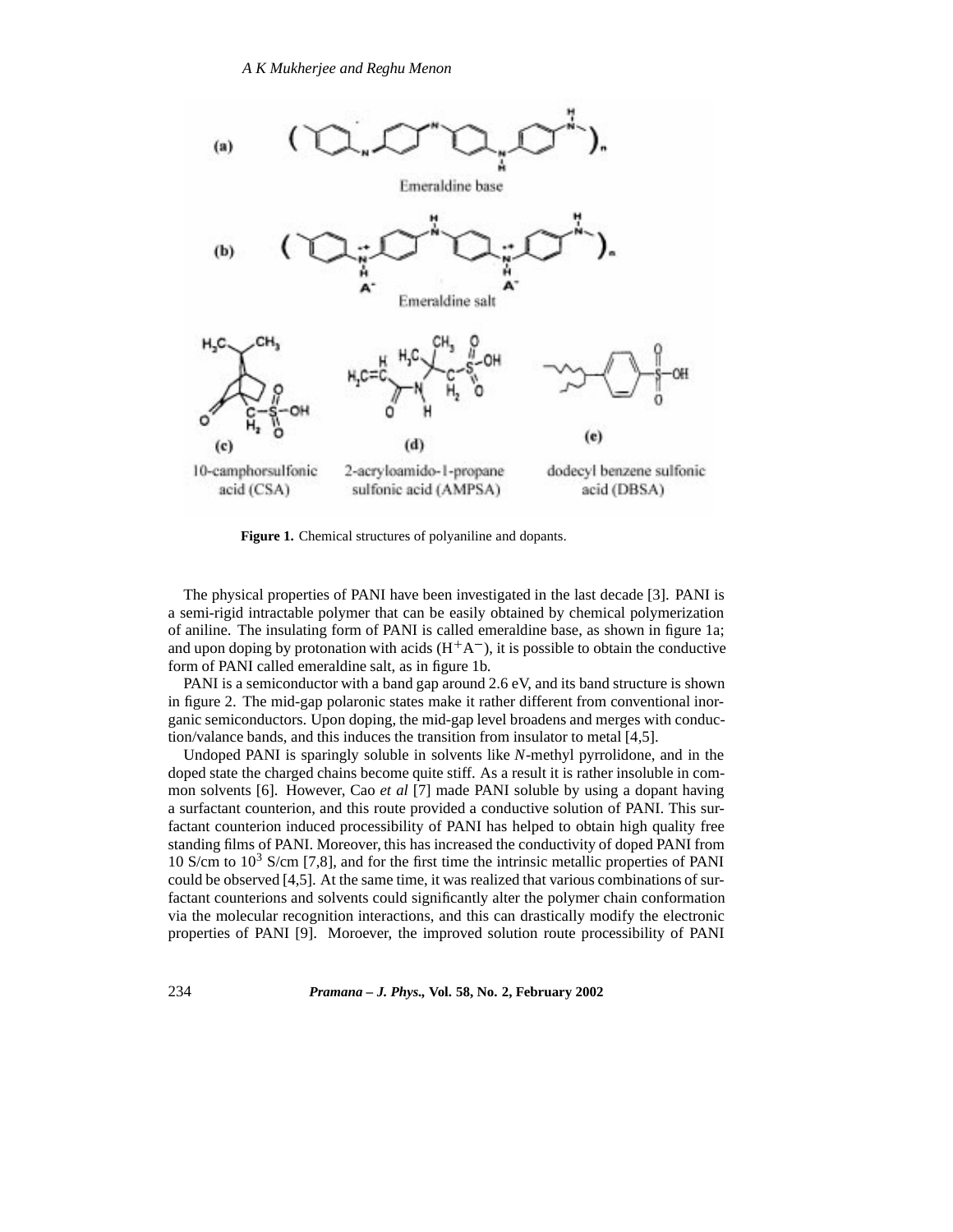

**Figure 2.** Band diagram of polyaniline.

has enabled to fabricate it in thin films, free standing films, fibres, etc., for various applications in electronic devices, electromagnetic shielding, anti-corrosive coating, artificial muscles [1], etc.

#### **2. Molecular recognition and mesoscopic morphology**

It is well-known that macromolecular systems are quite complex, since the polymer chains run in all possible directions, get coiled-up, converge-in and diverge-out at various regions. Nevertheless, the charged polyconjugated chains are relatively stiff and the  $\pi-\pi$  interactions can easily give rise to fairly large ordered domains in the system. Hence, with respect to conventional polymeric systems, it is possible to have substantial crystalline order in polyconjugated systems. However, the extended or coiled conformation of polymer chains depends to a large extent on the structure and processing of the polymer.

In solution processed PANI, the interactions among polymer chains, surfactant counterion and solvent determine the chain conformation and morphology of the films. Usually the charged polymer chains are polar in nature, and the polarity of counterion and solvent play crucial roles in the chain conformation. Moreover, the steric and functional group interactions contribute to the conformation of chains. In the case of less polar solvents the PANI chain tends to coil up; whereas, in the presence of highly polar solvents the polymer chain forms extended conformation [9,10]. Also, polar counterion enhances the extended chain conformation. For e.g., in the presence of a combination of camphor sulfonic acid (CSA, see figure 1c) or 2-acrylo-amido-1-propane sulfonic acid (AMPSA, see figure 1d) in meta-cresol or dichloroacetic acid, the PANI chains tend to form the extended chain conformation [7–10] whereas, the combination of dodecyl benzene sulfonic acid (DBSA, see figure 1e) and xylene or chloroform makes the PANI chains coiled up. This has been confirmed from previous structural studies [11].

This type of molecular level selective interaction is usually called molecular recognition [12]. In a typical molecular recognition process, the interacting entity has a certain amount of molecular information, and the degree of interaction between the entities is determined by the degree of exchange of molecular information that gives rise to the formation of a supramolecular assembly. The phenomenon of molecular recognition is well-known in several biological systems, as a typical case in which a molecular complex is linked by sterically fitting hydrogen bonds (for example, when uracil and 2,6-diacylamino-pyridine

*Pramana – J. Phys.,* **Vol. 58, No. 2, February 2002** 235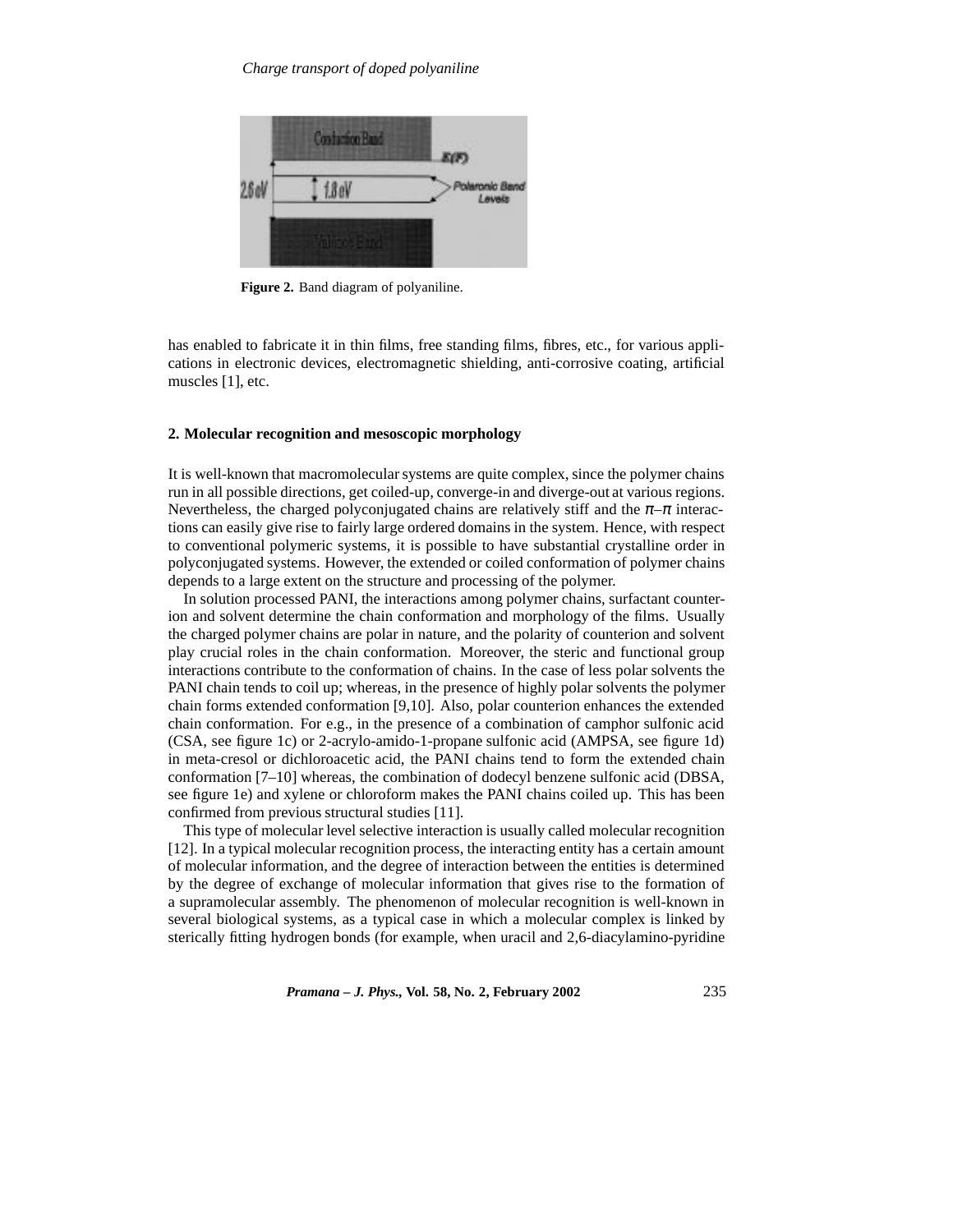[13] is modified by nonmesogenic alkyl groups) to form a self-organized supramolecular assembly. Similarly, it is known that in polyalkylthiophenes, the alkyl side-group interactions induce an ordering of the polymer chain backbone [14].

This type of molecular recognition phenomena determines the morphology of films in surfactant counterion processed PANI. The coiled chain conformation facilitates chain entanglements, and the entanglements of a large number of chains give rise to mesoscopic size granular morphology. As a result the films tend to be more amorphous in nature whereas the extended chain conformation is more favorable for the growth of well-ordered mesoscopic size domains, and this increases the volume fraction of crystalline regions [15].

In disordered quasi-one-dimensional systems like conducting polymers the charge transport is mainly determined by the morphology of the system [16]. The bulk charge transport involves both intra- and inter-chain contributions. The defects in polymer chain and weak interchain transfer integral can easily lead to localization of charge carriers with respect to that in the three-dimensional electronic systems. In amorphous films a large number of electronic states are localized, and the interchain transport is mainly via the thermallyassisted hopping of carriers from chain to chain [17] whereas, in films having extended chain morphology, the delocalized electronic states favor coherent interchain diffusion of carriers. As a typical example, the uncoiling and extension of coiled PANI chains by exposing it to polar solvent vapors could transform some of the localized polaronic carriers to free carriers [10]. This demonstrates that subtle level molecular recognition interactions control the mesoscopic scale morphology and that in turn determines the charge transport properties in conducting polymers.

Free standing films of doped PANI samples (thickness  $\sim$  30 microns) are prepared by solution casting, drying and peeling off from silicon-wafer substrates. PANI-CSA and PANI-DBSA are prepared from meta-cresol, and PANI-AMPSA is from dichloroacetic acid solution. Four wires are attached to the samples by carbon paint for transport property measurements.

## **3. Resistivity and magnetoresistance in doped PANI**

A comparison of the temperature dependence of resistivity and magnetoresistance (MR) of PANI doped by CSA, AMPSA and DBSA has been made in this paper. The room temperature resistivity values of all the three doped PANI samples are around  $0.02 \Omega$  cm. The resistivity ratios ( $\rho_r \sim \rho (1.4 \text{ K})/\rho (300 \text{ K})$ ) of PANI-CSA, PANI-AMPSA and PANI-DBSA are 3, 2.1 and 173, respectively. The temperature dependence of resistivity of doped PANI samples is shown in figure 3. Both PANI-CSA and PANI-AMPSA show metallic positive temperature coefficient of resistivity (TCR) down to 140 and 120 K, respectively.

Although the room temperature resistivities of all the three doped PANI samples are nearly identical, their temperature dependence is rather different. Firstly, the positive TCR in disordered PANI-CSA and PANI-AMPSA samples is quite surprising, since these systems are at the Mott minimum metallic conductivity ( $\sim$  50 S/cm) [16,17], whereas, PANI-DBSA shows nearly temperature independent resistivity down to 10 K, and then it abruptly increases at lower temperatures. Secondly, PANI-CSA and PANI-DBSA have a finite conductivity ( $\sim$  25 S/cm) at 1.4 K, and PANI-DBSA goes to the insulating state below 10 K.

The data analysis indicates that PANI-CSA and PANI-DBSA are at the critical regime of disorder-induced M–I transition, and PANI-DBSA shows the typical Mott's variable range

236 *Pramana – J. Phys.,* **Vol. 58, No. 2, February 2002**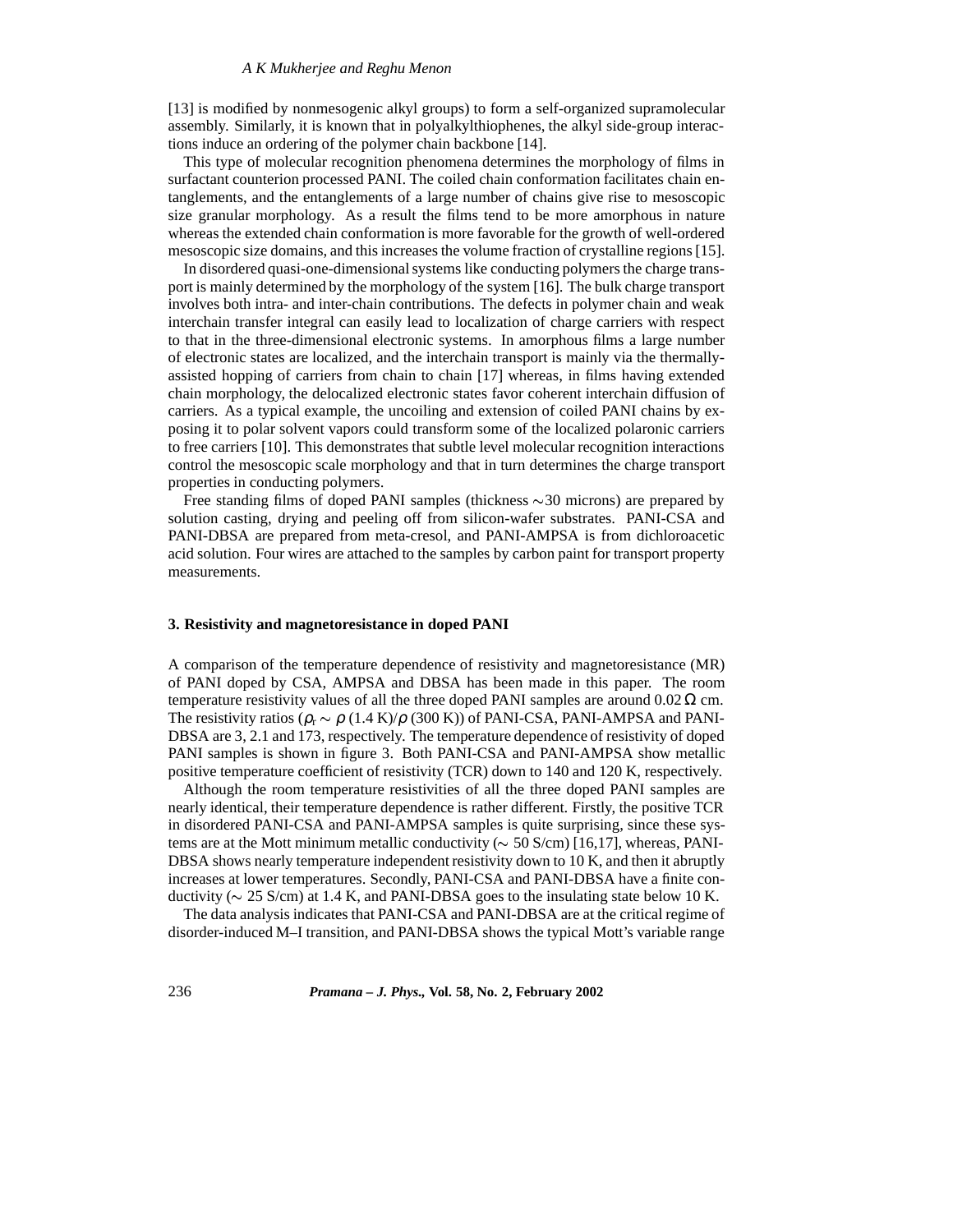

**Figure 3.** Resistivity vs temperature of doped polyaniline.

hopping transport [18]. This suggests that subtle variations in the size and volume fraction of ordered mesoscopic domains can drastically affect the charge transport through the delocalized electronic states, since it is known that the mean free path in disordered quasi-one-dimensional systems is quite sensitive to the interchain transfer integral [19]. In this context, the important role played by molecular recognition in controlling the mesoscopic scale morphology is quite evident, and that in turn determines the charge transport properties in conducting polymers.

The transverse magnetoresistance (MR) of doped PANI samples at 1.4 K is shown in figure 4. Although the room temperature resistivity and TCR of both PANI-CSA and PANI-AMPSA are nearly identical, the behavior of MR is quite different. In PANI-CSA, a positive MR (nearly 18% at 1.4 K and 6 T) was observed, whereas in PANI-AMPSA, the MR is negative (nearly 4% at 1.4 K and 6 T), as shown in figure 4. The positive MR in PANI-CSA is rather similar to that observed in highly disordered systems near the M–I transition [20]. Although the extent of disorder is expected to be similar in PANI-AMPSA to that in PANI-CSA (inferred from the TCR), the negative MR is quite identical to that observed in less disordered metallic systems due to the weak localization correction to conductivity [20,21]. Since, MR probes the local charge carrier dynamics, it gives insight into the microscopic transport property parameters (e.g. scattering lengths, relaxation time, etc.). In order to observe the negative MR in PANI-AMPSA, the charge delocalization in mesoscopic metallic domains of PANI-AMPSA should be better with respect to that in PANI-CSA. Hence, the MR data indicate an important role of AMPSA counterion in ordering the PANI chains via the molecular recognition process, and that leads to the delocalization of charge carriers. Although the temperature dependence of resistivity could not make out this difference between PANI-CSA and PANI-AMPSA, the MR data was quite useful in identifying the subtle morphological variations among them. The large positive MR (nearly 150% at 1.4 K and 6 T) in PANI-DBSA is typical to that expected in case

*Pramana – J. Phys.,* **Vol. 58, No. 2, February 2002** 237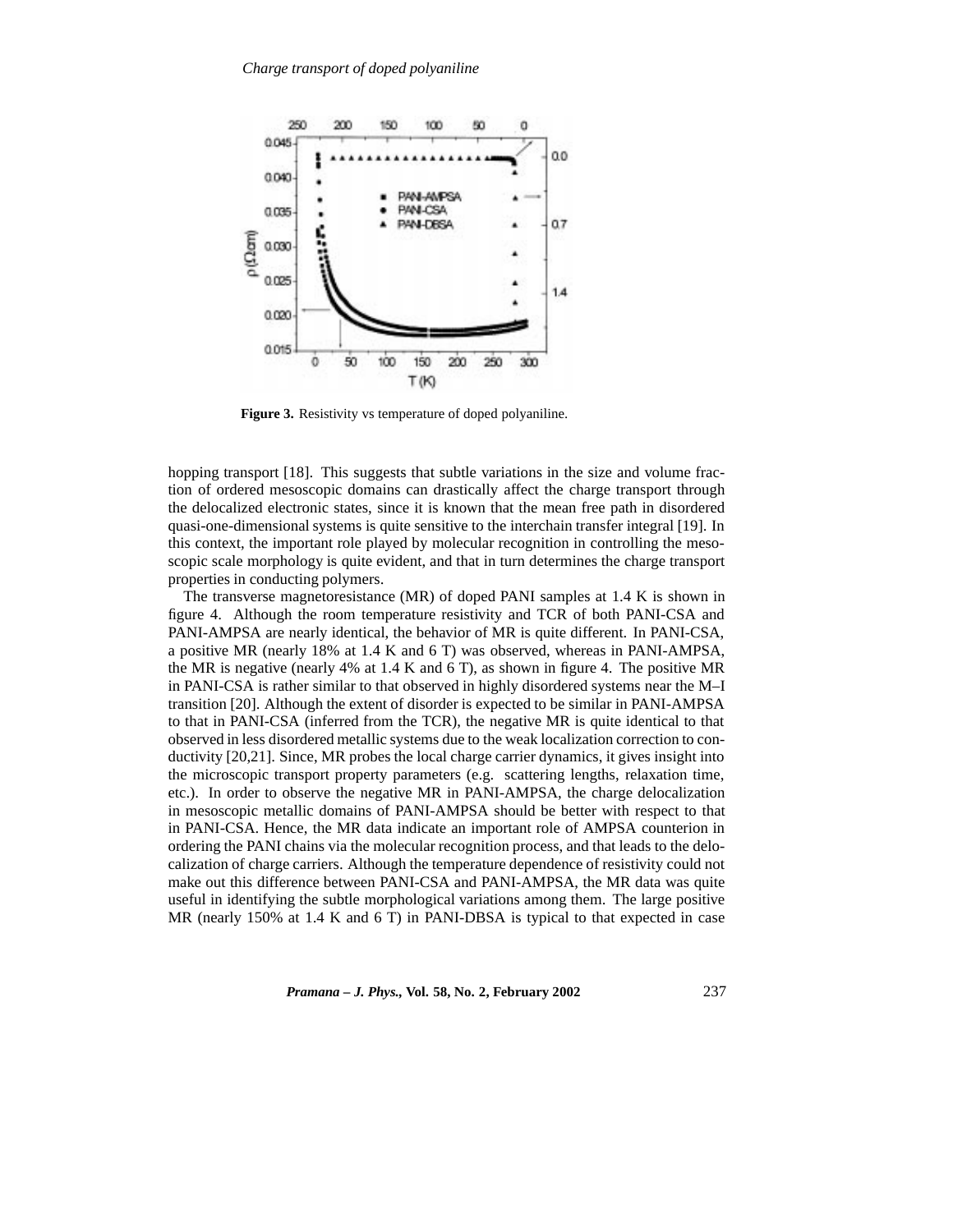

**Figure 4.** Magnetoresistance of doped polyaniline.

of variable range hopping transport, since the overlap of wave functions shrinks in the presence of a magnetic field and as a result the hopping of carriers from one localized state to another decreases [17].

## **4. Summary**

The preliminary results on the role of molecular recognition in controlling the mesoscopic scale morphology and charge transport properties in doped PANI suggest that the electronic properties in complex systems like conducting polymers is quite sensitive to the structural/morphological features. Though the room temperature resistivity of all the three doped PANI samples are nearly identical, their TCR and MR are quite different. PANI-CSA and PANI-AMPSA are just on the metallic side of the M-I transition, and PANI-DBSA is on the insulating side. The sign of MR is positive and negative in PANI-CSA and PANI-AMPSA, respectively. This indicates that the ordered mesoscopic regions in PANI-AMPSA are more metallic with respect to that in PANI-CSA. Nevertheless, further studies are essential to fully understand the intriguing correlation between structural/morphological features and charge transport properties.

# **Acknowledgements**

We offer our congratulations to Prof. N Kumar on the occasion of his 60th birthday, and express our appreciation of the great contribution he has made to the field of disordered systems.

238 *Pramana – J. Phys.,* **Vol. 58, No. 2, February 2002**